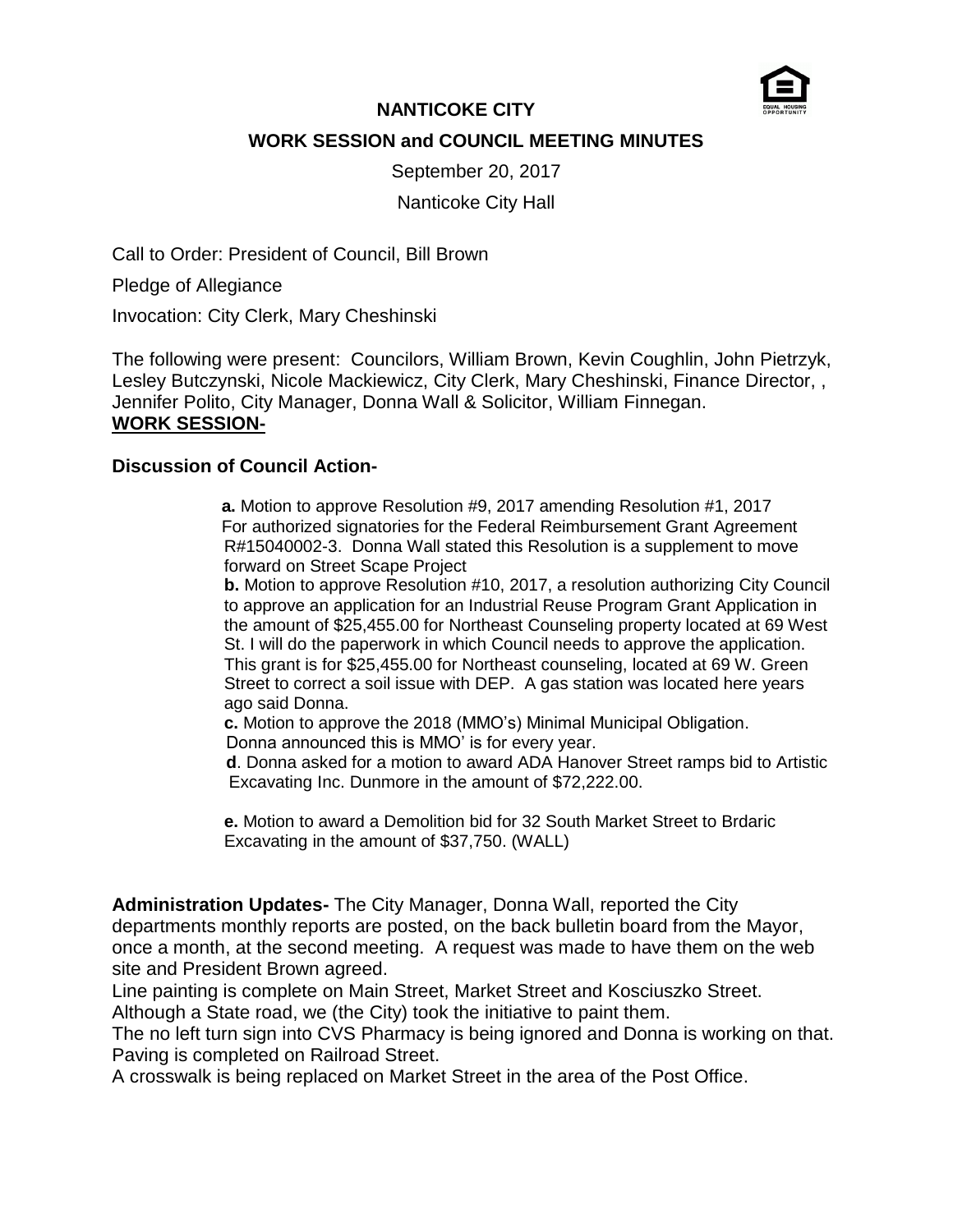Kevin Coughlin made the motion to adjourn second by Ms. Butczynski, meeting adjourned.

#### **REGULAR MEETING** Comments from the Public agenda items only- none **OLD BUSINESS (**none) **NEW BUSINESS**

A motion to approve the September 6, 2017 meeting minutes was made by Mr. Pietrzyk, second by Mr. Coughlin. Bill Brown abstained. Motion carried.

A motion to pay the bills was made by Ms. Butczynski, second by Mr. Pietrzyk in the amount of \$232,332.23. Payables (\$127,040.33) Payroll (\$105,291.90) Motion carried. A motion was made by Mr. Coughlin, second by Ms. Butczynski to approve **Resolution #9**, **2017** amending Resolution #1, 2017 authorizing signatories for the Federal Reimbursement Grant Agreement R#15040002-3. Motion carried. (NECS) provides all necessary funds to match this grant.

A motion was made by Mr. Pietrzyk, second by Mr. Coughlin to approve **Resolution #10, 2017**, a resolution authorizing City Council to approve an application for an Industrial Reuse Program Grant Application in the amount of \$25,455.00 for Northeast Counseling property located at 69 West Green Street. Motion carried.

A motion was made by Ms. Butczysnki, second by Mr. Coughlin to pay the **2018 Minimal Municipal Obligations.** Motion carried. Police -\$3339, 971.00 Fire- \$208,152.00 Nanticoke City- \$47,849.00

A motion was made by Ms. Butczynski, second by Mr. Coughlin to award the contract for ADA replacement ramps in the amount of \$72,222.00 to Artistic Excavating Inc. from Dunmore. Motion carried.

A motion was made by Mr. Pietrzyk to award demolition contract for 32 South Market Street to Brdaric Excavating (train store) in the amount of \$37,750.00. Motion carried.

# **COMMENTS FROM THE PUBLIC**

Mrs. Sowa questioned the expired terms of the Housing Authority members. If the decisions they are making are legal being a few terms are expired. Attorney Finnegan explained they remain as an active member even though their term expired. They can remain until they are replaced by the Mayor.

Lou Gianuzzi stressed that a rental unit, 157 Orchard Street is not putting out their refuse timely. He has approached Jack Minsavage and he didn't have time to go see the porch of garbage. Donna replied that Jack has approached the renters. They are still allowing busted smelly bags on their porch and are attracting vermin, added Joe John.

Mr. Gianuzzi stated he made stops into Plymouth businesses. The flower barrels on Main Street, Plymouth are maintained by the Borough. We (Nanticoke) have nothing downtown. Plymouth is so clean.

John Telencho stated the City received a Recycling Grant in 2015. Where are the recycling bins? Donna Wall replied that everything is ready to go, but she was informed the money may be pulled, by the State, to balance the budget. Possibly funds from